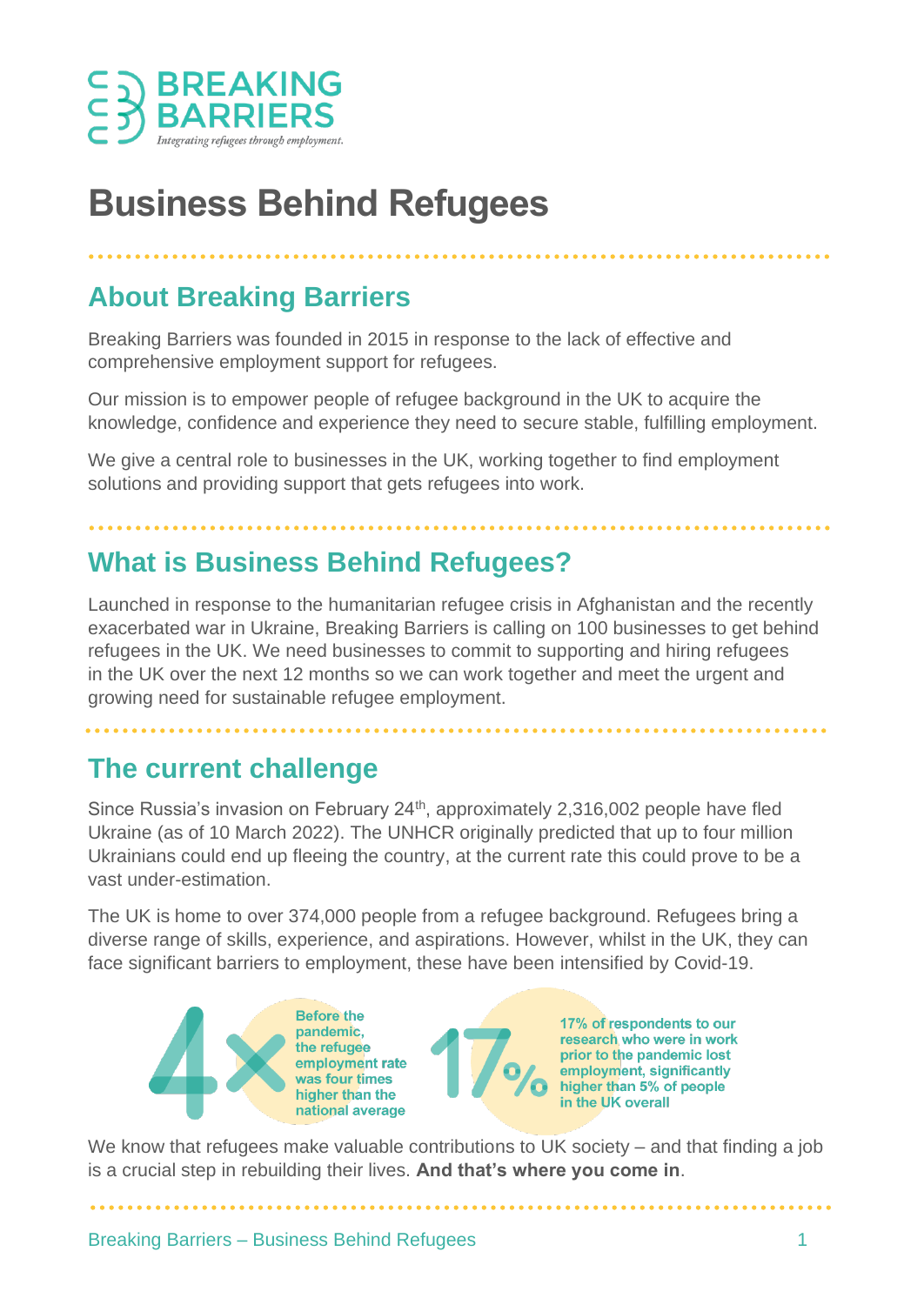# **What is Breaking Barriers' response?**

Since 2015 Breaking Barriers has worked collaboratively with business to help secure stable and fulfilling employment for the refugee community.

During this time, Breaking Barriers has built a community of 30+ like-minded businesses who support and hire refugees and, through our **Fuse business network**, take collective action to achieve more for refugees through employment.

Our Fuse network is backing the call for 100 businesses to support and hire refugees in the UK over the next 12 months. The recent and ongoing crises in Afghanistan and Ukraine show that there has never been a greater need for genuine collaboration across the business community to ensure refugees can rebuild their lives once here in the UK. .



Join Business Behind Refugees and your support will provide more fulfilling job opportunities for refugees and enable us to scale up our employment and education programmes, so that we can meet the urgent and growing need, heightened by the refugee humanitarian crisis unfolding in Ukraine.

### **Get your Business Behind Refugees – what you can do**

We know businesses want to step-up and play their part, but we also recognise that navigating the support and hiring of refugees can be complex – so we're here to help. The team at Breaking Barriers will work with you to identify the right opportunities, but here's where to start to get your Business Behind Refugees

- **Donate** invest in our work so we can scale up, respond, and expand our employment and education programmes. This will enable us to support the incoming refugee community, as well as address the growing needs and challenges refugees in the UK face.
- **Hire refugees**  offer recruitment pathways and job opportunities to unlock refugee potential. You can join our refugee work placement programme and access our diverse talent pool. We have a recruitment Action Plan [you can download](https://breaking-barriers.co.uk/wp-content/uploads/2021/06/Fuse-action-plan-A4L-v6.pdf) to help guide you through this.
- **Volunteer**  we are actively seeking to increase the number of Arabic and Farsi speaking volunteers who support our work, as well as those who can offer their skills and expertise to skills and sector-based volunteers.

*"Many of us cannot help but be moved by the challenging circumstances that unfolded in Afghanistan. Grant Thornton values diversity through everyday inclusion and, alongside Breaking Barriers, we are determined to address this humanitarian crisis together. We will continue to hire refugee talent and encourage other companies to do the same."* 

**Head of Sustainability, Karen Higgins at Grant Thornton UK LLP**